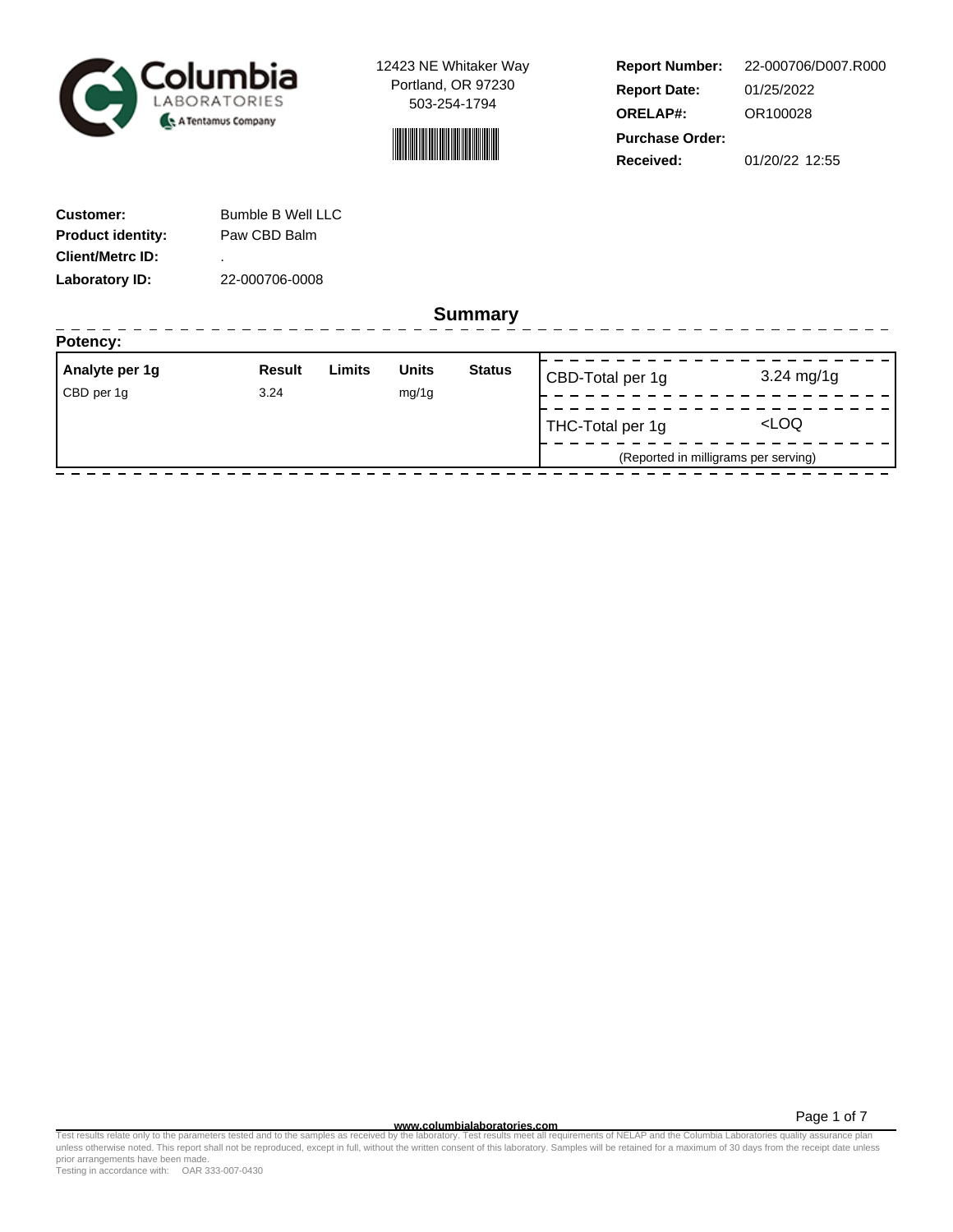



| <b>Report Number:</b>  | 22-000706/D007.R000 |  |  |  |  |
|------------------------|---------------------|--|--|--|--|
| <b>Report Date:</b>    | 01/25/2022          |  |  |  |  |
| <b>ORELAP#:</b>        | OR100028            |  |  |  |  |
| <b>Purchase Order:</b> |                     |  |  |  |  |
| Received:              | 01/20/22 12:55      |  |  |  |  |

| Bumble B Well LLC |
|-------------------|
| Paw CBD Balm      |
| ٠                 |
|                   |
| 22-000706-0008    |
| Nο                |
| 19.6 °C           |
| Client            |
| 1 g               |
|                   |

# **Sample Results**

| Potency per 1g                      |               | Method J AOAC 2015 V98-6 (mod) Units mg/se Batch: 2200665 |            | Analyze: 1/21/22 11:23:00 PM |
|-------------------------------------|---------------|-----------------------------------------------------------|------------|------------------------------|
| Analyte                             | <b>Result</b> | Limits<br><b>Units</b>                                    | <b>LOQ</b> | <b>Notes</b>                 |
| CBC per 1g <sup>t</sup>             | $<$ LOQ       | mg/1g                                                     | 0.0327     |                              |
| CBC-A per 1g <sup>t</sup>           | $<$ LOQ       | mg/1g                                                     | 0.0327     |                              |
| CBC-Total per 1g <sup>t</sup>       | $<$ LOQ       | mg/1g                                                     | 0.0613     |                              |
| CBD per 1g                          | 3.24          | mg/1g                                                     | 0.0327     |                              |
| CBD-A per 1g                        | $<$ LOQ       | mg/1g                                                     | 0.0327     |                              |
| CBD-Total per 1g                    | 3.24          | mg/1g                                                     | 0.0613     |                              |
| CBDV per 1g <sup>t</sup>            | $<$ LOQ       | mg/1g                                                     | 0.0327     |                              |
| CBDV-A per 1g <sup>t</sup>          | $<$ LOQ       | mg/1g                                                     | 0.0327     |                              |
| CBDV-Total per 1g <sup>+</sup>      | $<$ LOQ       | mg/1g                                                     | 0.0610     |                              |
| CBE per 1g <sup>t</sup>             | $<$ LOQ       | mg/1g                                                     | 0.0327     |                              |
| CBG per 1g <sup>t</sup>             | $<$ LOQ       | mg/1g                                                     | 0.0327     |                              |
| CBG-A per 1g <sup>t</sup>           | $<$ LOQ       | mg/1g                                                     | 0.0327     |                              |
| CBG-Total per 1g <sup>t</sup>       | $<$ LOQ       | mg/1g                                                     | 0.0610     |                              |
| CBL per 1g <sup>t</sup>             | $<$ LOQ       | mg/1g                                                     | 0.0327     |                              |
| CBL-A per 1g <sup>t</sup>           | $<$ LOQ       | mg/1g                                                     | 0.0327     |                              |
| CBL-Total per 1g <sup>t</sup>       | $<$ LOQ       | mg/1g                                                     | 0.0613     |                              |
| CBN per 1g                          | $<$ LOQ       | mg/1g                                                     | 0.0327     |                              |
| CBT per 1g <sup>t</sup>             | $<$ LOQ       | mg/1g                                                     | 0.0327     |                              |
| $\Delta$ 8-THCV per 1g <sup>+</sup> | $<$ LOQ       | mg/1g                                                     | 0.0327     |                              |
| $\Delta$ 8-THC per 1g <sup>t</sup>  | $<$ LOQ       | mg/1g                                                     | 0.0327     |                              |
| ∆9-THC per 1g                       | $<$ LOQ       | mg/1g                                                     | 0.0327     |                              |
| exo-THC per 1g <sup>t</sup>         | $<$ LOQ       | mg/1g                                                     | 0.0327     |                              |
| THC-A per 1g                        | $<$ LOQ       | mg/1g                                                     | 0.0327     |                              |
| THC-Total per 1g                    | $<$ LOQ       | mg/1g                                                     | 0.0613     |                              |
| THCV per 1g <sup>t</sup>            | $<$ LOQ       | mg/1g                                                     | 0.0327     |                              |
| THCV-A per 1g <sup>t</sup>          | $<$ LOQ       | mg/1g                                                     | 0.0327     |                              |
| THCV-Total per 1g <sup>t</sup>      | $<$ LOQ       | mg/1g                                                     | 0.0613     |                              |
| Total Cannabinoids per 1g           | 3.24          | mg/1g                                                     |            |                              |

**WWW.columbialaboratories.com**<br>unless otherwise noted. This report shall not be reproduced, except in full, without the written consent of this laboratory. Samples will be retained for a maximum of 30 days from the receipt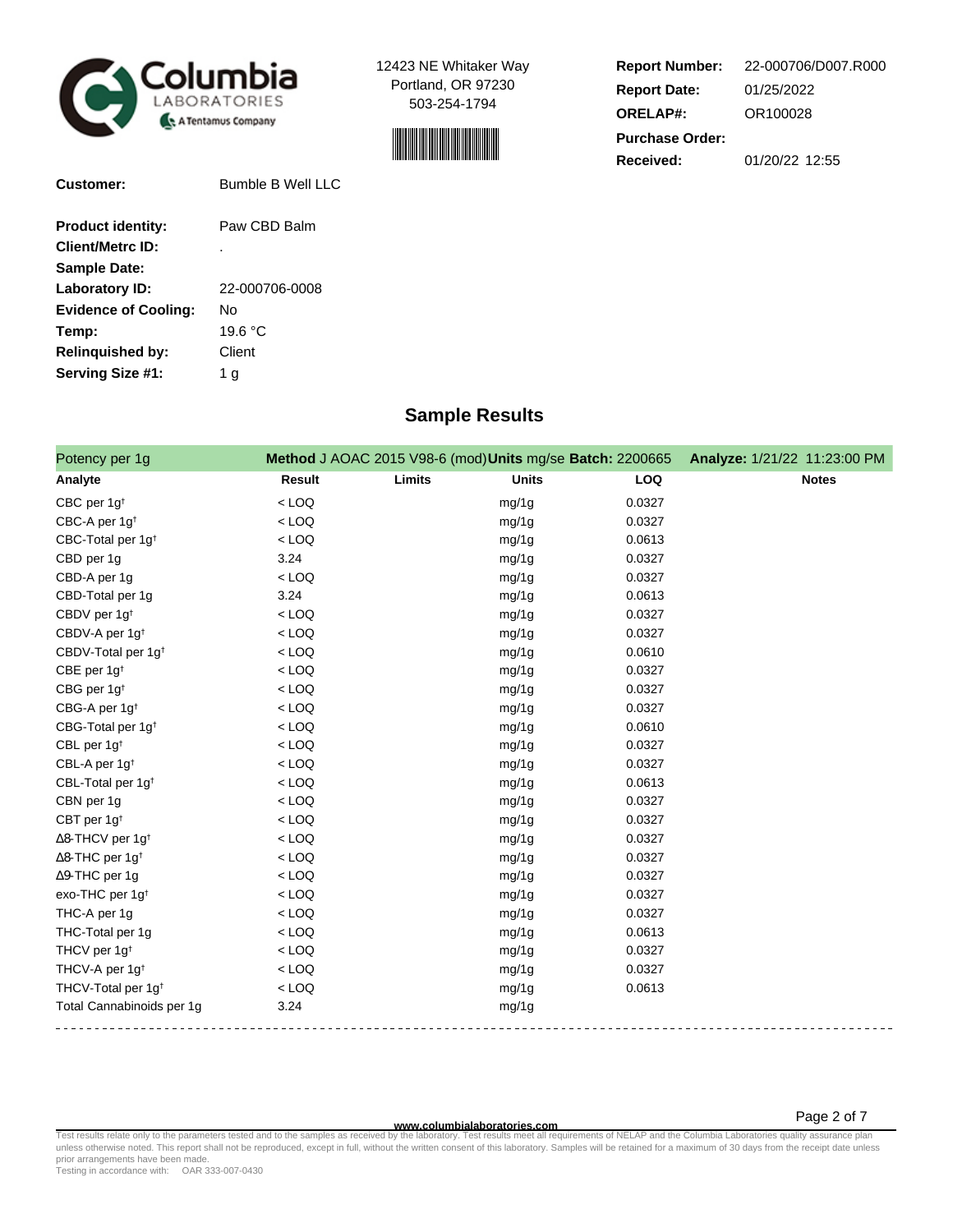



**Report Number: Report Date: ORELAP#:** 01/25/2022 OR100028 **Received:** 01/20/22 12:55 **Purchase Order:** 22-000706/D007.R000

These test results are representative of the individual sample selected and submitted by the client.

# **Abbreviations**

 **Limits:** Action Levels per OAR-333-007-0400, OAR-333-007-0210, OAR-333-007-0220, CCR title 16-division 42. BCC-section 5723

**Limit(s) of Quantitation (LOQ):** The minimum levels, concentrations, or quantities of a target variable (e.g., target analyte) that can be reported with a specified degree of confidence.

† = Analyte not NELAP accredited.

## **Units of Measure**

 $q = \text{Gram}$  mg/1g = Milligram per 1g % = Percentage of sample % wt =  $\mu$ g/g divided by 10,000

Approved Signatory

Derrick Tanner General Manager

**www.columbialaboratories.com**

Page 3 of 7

Test results relate only to the parameters tested and to the samples as received by the laboratory. Test results meet all requirements of NELAP and the Columbia Laboratories quality assurance plan<br>unless otherwise noted. T prior arrangements have been made.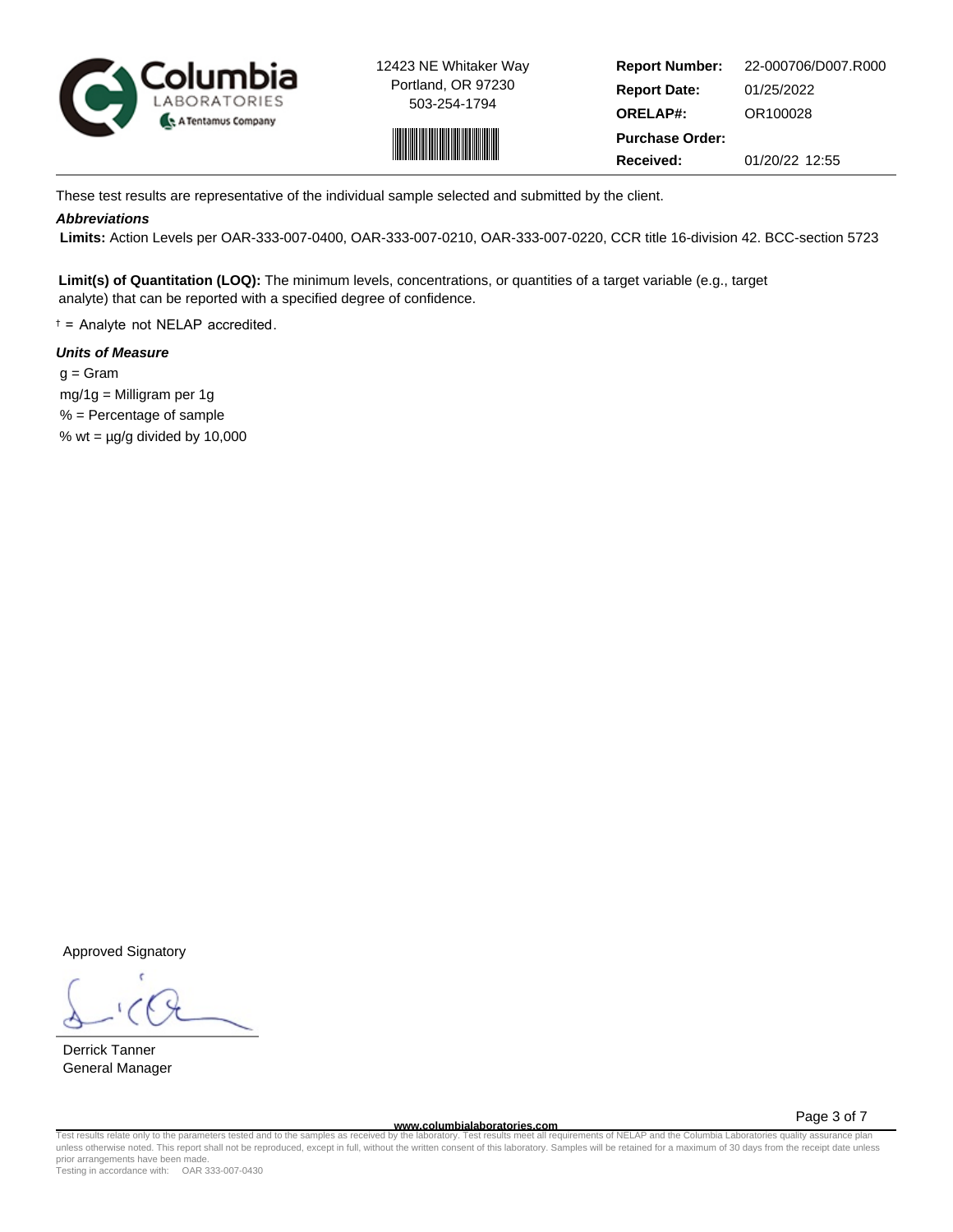



#### **Report Number: Report Date: ORELAP#:** 01/25/2022 OR100028 22-000706/D007.R000

**Purchase Order:**

**Received:** 01/20/22 12:55

| <u>iolumbia</u>                           |
|-------------------------------------------|
| <b>LABORATORIES</b><br>A Tentamus Company |

| Hemp & Cannabis: Usable / Extract / Finished Product |
|------------------------------------------------------|
| <b>Chain of Custody Record</b>                       |
| ORELAP ID: OR100028 ANAB ISO 17025 ID: AT-1508       |

Document Control ID: 2832 Revision: 5 Effective: 01/04/2022

Company: Bumble B. Well, LLC **Analysis Requested** PO Number: Project ID: Contact: Jessica Jasik Batch ID: Address: PO Box 87562 Sampled by City: Vancouver State: WA Zip Code: 98687 **Custom Reporting:** Z Email Results: jessica@bumblebwell.com Source Material:  $\boxtimes$  - Ind. Hemp product |  $\Box$  - Rec. Cannabis ⊠ Ph: (360) - 513-7314 Reporting Type:  $\square$  - Compliance |  $\square$  - R&D Billing Contact (if different) Report to: □ - METRC | □ - ODA | □ - USDA |  $\Box$  - Other: Name: Jessica Jasik Email: jessica@bumblebwell.com Address: 16019 NE 14th Circle Turnaround time (TAT - Business Days):<br> $\boxtimes$  - 5BD  $\downarrow$  - 3BD\*  $\parallel$   $\Box$  - 2BD\*<br>\*Check for availability State: WA Zip: 98684 City: Vancouver Ph: (360) - 513-7314 Potency Potency Potency Potency Potency Potency Potency Potency Material Weight Sample Comments/Metrc ID Lab ID **Client Sample Identification** date Type <sup>+</sup> (Units) 01/20/22  $202$ Arnica CBD Balm Please do mg/gram  $202$  $01/20/22$ Flower CBD Balm Х 01/20/22  $X$ 30grams CBD AM Fruit Chews  $01/20/22$ 32 grams CBD PM Fruit Chews 32.6 grams **CBN Fruit Chews** 01/20/22  $X$  $01/20/22$  $102$ Pet Tincture 01/20/22  $X$  $102$ Human Tincture Paw CBD Balm 01/20/22 Toz Signature - Relinquished By: Date Time Signature - Received By: Date Time Lab Use Only: or Elient drop off □ Shipped Via:  $12:55$  $2022$ DS  $12.55$ 20/22 Evidence of cooling:  $\square$  Yes  $\square$   $\overline{\text{R}}$  O - Temp (°C):  $\sqrt{9}$ ,  $\sqrt{9}$ Sample in good condition *LYes* | □ No Payment: □ Cash | □ Check | EDCC | □ Net: 62040 R  $PAID$ Prelog storage:

 $4960$  Ds 1/20/22  $640$ 

† - Material Type Codes: Plant Material (P) ; Isolate (i) ; Concentrate/Extract (C); Tincture/Topical (T); Edible (E); Beverage (B); Vapor Product (V)

Samples submitted to Columbia Laboratories with testing requirements constitute an agreement for services in accordance with the current terms of service associated with this COC. By signing "Relinquished by" you are the 12423 NE Whitaker Way P: (503) 254-1794 | Fax: (503) 254-1452 Page of www.columbialaboratories.com Portland, OR 97230 info@columbialaboratories.com

**www.columbialaboratories.com**

Page 4 of 7

Test results relate only to the parameters tested and to the samples as received by the laboratory. Test results meet all requirements of NELAP and the Columbia Laboratories quality assurance plan<br>unless otherwise noted. T prior arrangements have been made.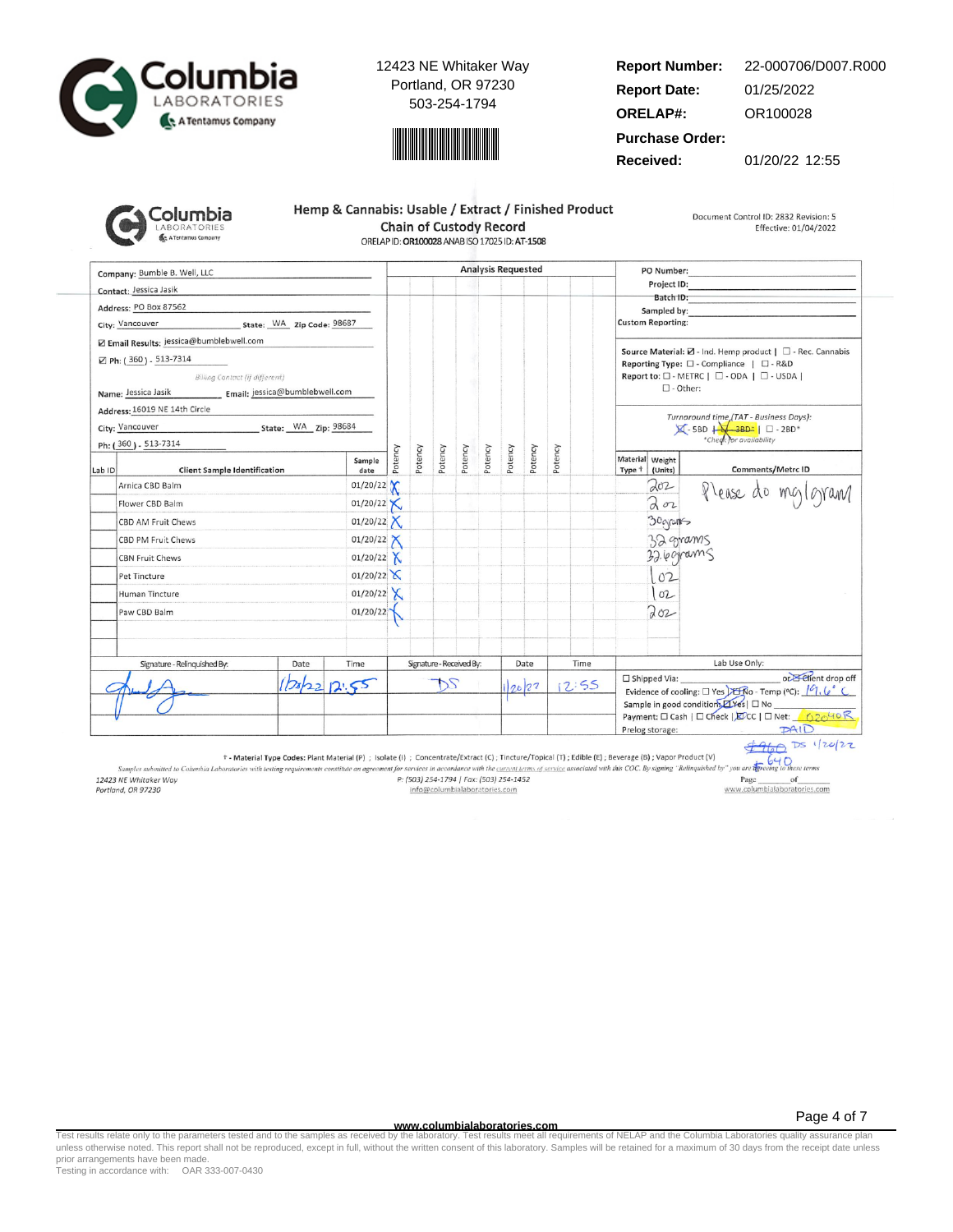



**Report Number: Report Date: ORELAP#:** 01/25/2022 OR100028 **Purchase Order:** 22-000706/D007.R000

**Received:** 01/20/22 12:55

Revision: 1 Document ID: 7148

| Legacy ID: Worksheet Validated 04/20/2021 |  |  |
|-------------------------------------------|--|--|

|                                  | <b>Laboratory Quality Control Results</b> |              |              |       |                   |                   |              |  |
|----------------------------------|-------------------------------------------|--------------|--------------|-------|-------------------|-------------------|--------------|--|
| J AOAC 2015 V98-6                | Batch ID: 2200633 / 2200665               |              |              |       |                   |                   |              |  |
| <b>Laboratory Control Sample</b> |                                           |              |              |       |                   |                   |              |  |
| Analyte                          | <b>Result</b>                             | <b>Spike</b> | <b>Units</b> | % Rec | <b>Limits</b>     | <b>Evaluation</b> | <b>Notes</b> |  |
| CBDVA                            | 0.00897                                   | 0.01         | %            | 89.7  | 85.0<br>115       | Acceptable        |              |  |
| <b>CBDV</b>                      | 0.0102                                    | 0.01         | %            | 102   | 85.0<br>115<br>ä, | Acceptable        |              |  |
| CBE                              | 0.00950                                   | 0.01         | %            | 95.0  | 85.0<br>115       | Acceptable        |              |  |
| CBDA                             | 0.0102                                    | 0.01         | %            | 102   | 85.0<br>115       | Acceptable        |              |  |
| CBGA                             | 0.00906                                   | 0.01         | %            | 90.6  | 85.0<br>115       | Acceptable        |              |  |
| CBG                              | 0.00927                                   | 0.01         | %            | 92.7  | 85.0<br>115<br>ä, | Acceptable        |              |  |
| CBD                              | 0.0102                                    | 0.01         | %            | 102   | 85.0<br>115<br>ä, | Acceptable        |              |  |
| <b>THCV</b>                      | 0.00931                                   | 0.01         | %            | 93.1  | 85.0<br>115<br>٠  | Acceptable        |              |  |
| d8THCV                           | 0.00924                                   | 0.01         | %            | 92.4  | 85.0<br>115<br>٠  | Acceptable        |              |  |
| <b>THCVA</b>                     | 0.00883                                   | 0.01         | %            | 88.3  | 85.0<br>115<br>٠  | Acceptable        |              |  |
| <b>CBN</b>                       | 0.0101                                    | 0.01         | %            | 101   | 85.0<br>115<br>÷. | Acceptable        |              |  |
| exo-THC                          | 0.00888                                   | 0.01         | %            | 88.8  | 85.0<br>115<br>٠  | Acceptable        |              |  |
| d9THC                            | 0.00966                                   | 0.01         | %            | 96.6  | 85.0<br>115<br>÷. | Acceptable        |              |  |
| d8THC                            | 0.00917                                   | 0.01         | %            | 91.7  | 85.0<br>115<br>٠  | Acceptable        |              |  |
| CBL                              | 0.00870                                   | 0.01         | %            | 87.0  | 85.0<br>115<br>٠  | Acceptable        |              |  |
| CBC                              | 0.00945                                   | 0.01         | %            | 94.5  | 85.0<br>115<br>٠  | Acceptable        |              |  |
| THCA                             | 0.00962                                   | 0.01         | %            | 96.2  | 85.0<br>115       | Acceptable        |              |  |
| CBCA                             | 0.00941                                   | 0.01         | %            | 94.1  | 85.0<br>115<br>٠  | Acceptable        |              |  |
| CBLA                             | 0.00952                                   | 0.01         | %            | 95.2  | 85.0<br>115<br>ä, | Acceptable        |              |  |
| CBT                              | 0.0111                                    | 0.01         | %            | 111   | 85.0<br>115       | Acceptable        |              |  |

### Method Blank

| Analyte      | <b>Result</b> | <b>LOQ</b> | <b>Units</b> | <b>Limits</b> | <b>Evaluation</b> | <b>Notes</b> |
|--------------|---------------|------------|--------------|---------------|-------------------|--------------|
| CBDVA        | $<$ LOQ       | 0.003      | %            | < 0.003       | Acceptable        |              |
| CBDV         | $<$ LOQ       | 0.003      | %            | < 0.003       | Acceptable        |              |
| <b>CBE</b>   | $<$ LOQ       | 0.003      | %            | < 0.003       | Acceptable        |              |
| CBDA         | $<$ LOQ       | 0.003      | %            | < 0.003       | Acceptable        |              |
| CBGA         | $<$ LOQ       | 0.003      | %            | < 0.003       | Acceptable        |              |
| CBG          | $<$ LOQ       | 0.003      | %            | < 0.003       | Acceptable        |              |
| CBD          | $<$ LOQ       | 0.003      | %            | < 0.003       | Acceptable        |              |
| <b>THCV</b>  | $<$ LOQ       | 0.003      | %            | < 0.003       | Acceptable        |              |
| d8THCV       | $<$ LOQ       | 0.003      | %            | < 0.003       | Acceptable        |              |
| <b>THCVA</b> | $<$ LOQ       | 0.003      | %            | < 0.003       | Acceptable        |              |
| CBN          | $<$ LOQ       | 0.003      | %            | < 0.003       | Acceptable        |              |
| exo-THC      | $<$ LOQ       | 0.003      | %            | < 0.003       | Acceptable        |              |
| d9THC        | $<$ LOQ       | 0.003      | %            | < 0.003       | Acceptable        |              |
| d8THC        | $<$ LOQ       | 0.003      | %            | < 0.003       | Acceptable        |              |
| CBL          | $<$ LOQ       | 0.003      | %            | < 0.003       | Acceptable        |              |
| CBC          | $<$ LOQ       | 0.003      | %            | < 0.003       | Acceptable        |              |
| THCA         | $<$ LOQ       | 0.003      | %            | < 0.003       | Acceptable        |              |
| CBCA         | $<$ LOQ       | 0.003      | %            | < 0.003       | Acceptable        |              |
| CBLA         | $<$ LOQ       | 0.003      | %            | < 0.003       | Acceptable        |              |
| CBT          | $<$ LOQ       | 0.003      | %            | < 0.003       | Acceptable        |              |

#### Abbreviations

ND - None Detected at or above MRL

RPD - Relative Percent Difference

LOQ - Limit of Quantitation

#### Units of Measure:

% - Percent

Page 5 of 7

www.columbialaboratories.com<br>Test results relate only to the parameters tested and to the samples as received by the laboratories metall requirements of NELAP and the Columbia Laboratories quality assurance plan<br>unless oth prior arrangements have been made.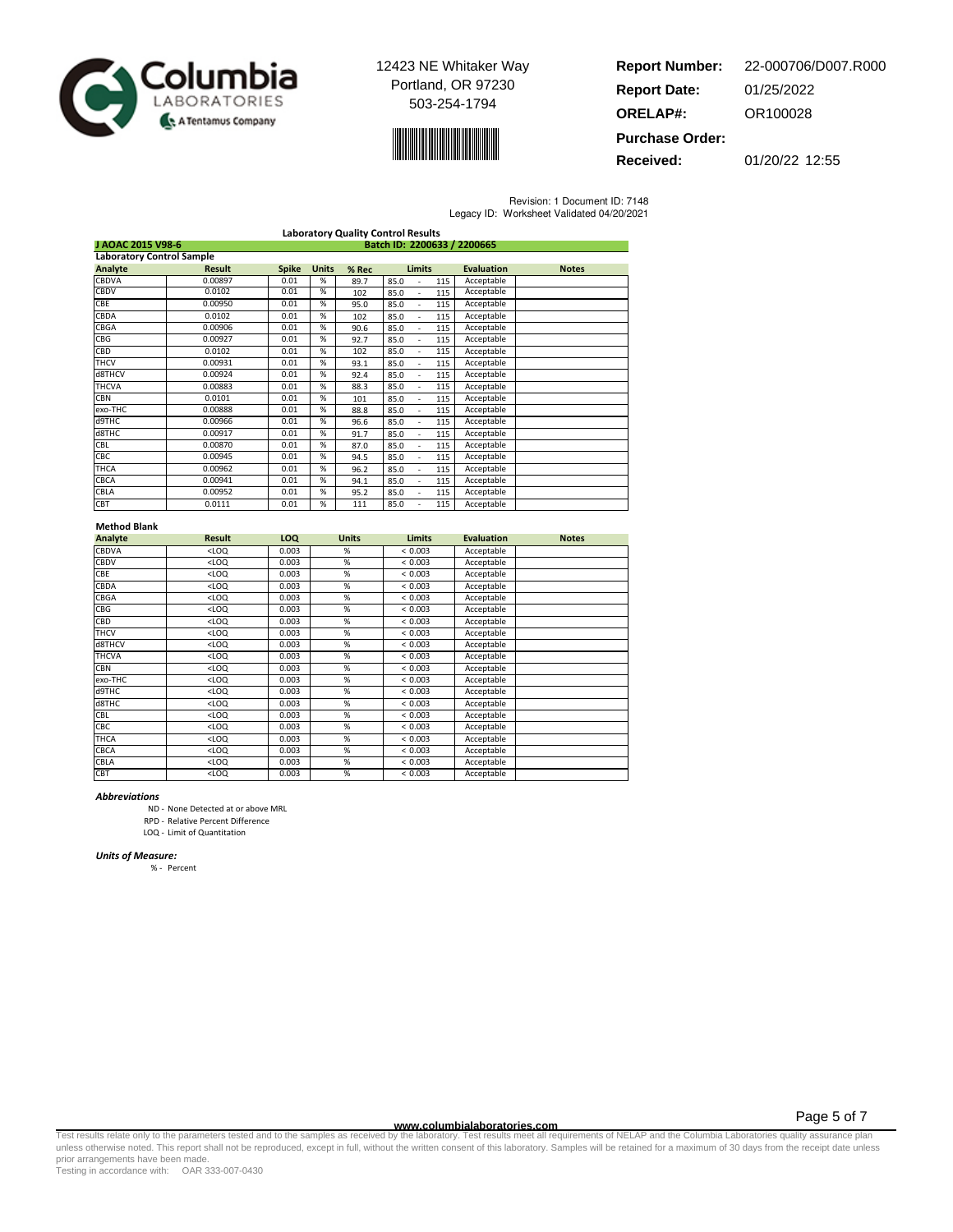



| <b>Report Number:</b>  | 22-000706/D007.R000 |
|------------------------|---------------------|
| <b>Report Date:</b>    | 01/25/2022          |
| <b>ORELAP#:</b>        | OR100028            |
| <b>Purchase Order:</b> |                     |

**Received:** 01/20/22 12:55

Revision: 1 Document ID: 7148 Legacy ID: Worksheet Validated 04/20/2021

| <b>Laboratory Quality Control Results</b> |                                                  |             |       |              |            |                           |                   |              |
|-------------------------------------------|--------------------------------------------------|-------------|-------|--------------|------------|---------------------------|-------------------|--------------|
|                                           | J AOAC 2015 V98-6<br>Batch ID: 2200633 / 2200665 |             |       |              |            |                           |                   |              |
| <b>Sample Duplicate</b>                   |                                                  |             |       |              |            | Sample ID: 22-000706-0001 |                   |              |
| Analyte                                   | <b>Result</b>                                    | Org. Result | LOQ   | <b>Units</b> | <b>RPD</b> | <b>Limits</b>             | <b>Evaluation</b> | <b>Notes</b> |
| CBDVA                                     | $<$ LOQ                                          | $<$ LOQ     | 0.003 | %            | <b>NA</b>  | < 20                      | Acceptable        |              |
| CBDV                                      | $<$ LOQ                                          | $<$ LOQ     | 0.003 | %            | <b>NA</b>  | < 20                      | Acceptable        |              |
| <b>CBE</b>                                | $<$ LOQ                                          | $<$ LOQ     | 0.003 | %            | <b>NA</b>  | < 20                      | Acceptable        |              |
| CBDA                                      | $<$ LOQ                                          | $<$ LOQ     | 0.003 | %            | <b>NA</b>  | < 20                      | Acceptable        |              |
| CBGA                                      | <1.00                                            | $<$ LOQ     | 0.003 | %            | <b>NA</b>  | <20                       | Acceptable        |              |
| CBG                                       | $<$ LOQ                                          | $<$ LOQ     | 0.003 | %            | <b>NA</b>  | < 20                      | Acceptable        |              |
| CBD                                       | 1.60                                             | 1.42        | 0.003 | %            | 11.6       | < 20                      | Acceptable        |              |
| <b>THCV</b>                               | $<$ LOQ                                          | $<$ LOQ     | 0.003 | %            | <b>NA</b>  | < 20                      | Acceptable        |              |
| d8THCV                                    | $<$ LOQ                                          | $<$ LOQ     | 0.003 | %            | <b>NA</b>  | < 20                      | Acceptable        |              |
| <b>THCVA</b>                              | $<$ LOQ                                          | $<$ LOQ     | 0.003 | %            | <b>NA</b>  | < 20                      | Acceptable        |              |
| <b>CBN</b>                                | $<$ LOQ                                          | $<$ LOQ     | 0.003 | %            | <b>NA</b>  | < 20                      | Acceptable        |              |
| exo-THC                                   | $<$ LOQ                                          | $<$ LOQ     | 0.003 | %            | <b>NA</b>  | < 20                      | Acceptable        |              |
| d9THC                                     | $<$ LOQ                                          | $<$ LOQ     | 0.003 | %            | <b>NA</b>  | < 20                      | Acceptable        |              |
| d8THC                                     | $<$ LOQ                                          | $<$ LOQ     | 0.003 | %            | <b>NA</b>  | < 20                      | Acceptable        |              |
| CBL                                       | $<$ LOQ                                          | $<$ LOQ     | 0.003 | %            | <b>NA</b>  | < 20                      | Acceptable        |              |
| <b>CBC</b>                                | $<$ LOQ                                          | $<$ LOQ     | 0.003 | %            | <b>NA</b>  | < 20                      | Acceptable        |              |
| <b>THCA</b>                               | $<$ LOQ                                          | $<$ LOQ     | 0.003 | %            | <b>NA</b>  | < 20                      | Acceptable        |              |
| CBCA                                      | $<$ LOQ                                          | $<$ LOQ     | 0.003 | %            | <b>NA</b>  | < 20                      | Acceptable        |              |
| CBLA                                      | $<$ LOQ                                          | $<$ LOQ     | 0.003 | %            | <b>NA</b>  | $< 20$                    | Acceptable        |              |
| CBT                                       | $<$ LOQ                                          | $<$ LOQ     | 0.003 | %            | <b>NA</b>  | < 20                      | Acceptable        |              |

#### Abbreviations

- ND None Detected at or above MRL
- RPD Relative Percent Difference
- LOQ Limit of Quantitation
- R Relative percent difference (RPD) outside control limit. Q6 - Quality control outside QC limits. Data acceptable based on remaining QC.

Units of Measure:

% - Percent

Page 6 of 7

www.columbialaboratories.com<br>Test results relate only to the parameters tested and to the samples as received by the laboratories metall requirements of NELAP and the Columbia Laboratories quality assurance plan<br>unless oth prior arrangements have been made.